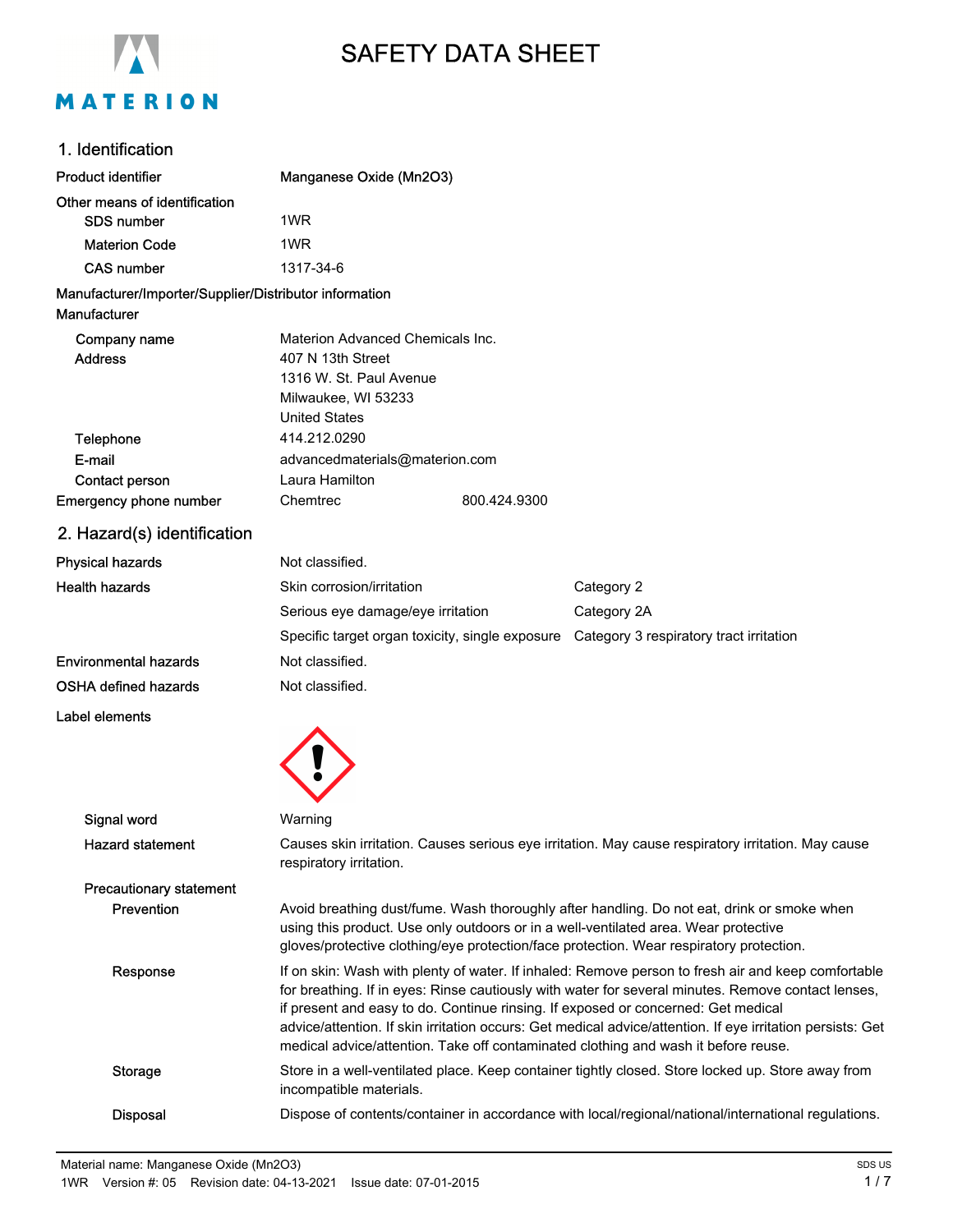None known.

Supplemental information For further information, please contact the Product Stewardship Department at +1.800.862.4118.

# 3. Composition/information on ingredients

**Substances** 

| <b>Chemical name</b>                                                         | Common name and synonyms                                                                                                                                                                                                                                                                                                                                                                                                               | <b>CAS number</b> | $\%$ |
|------------------------------------------------------------------------------|----------------------------------------------------------------------------------------------------------------------------------------------------------------------------------------------------------------------------------------------------------------------------------------------------------------------------------------------------------------------------------------------------------------------------------------|-------------------|------|
| Manganese Oxide                                                              |                                                                                                                                                                                                                                                                                                                                                                                                                                        | 1317-34-6         | 100  |
| 4. First-aid measures                                                        |                                                                                                                                                                                                                                                                                                                                                                                                                                        |                   |      |
| Inhalation                                                                   | Remove victim to fresh air and keep at rest in a position comfortable for breathing. Call a poison<br>center or doctor/physician if you feel unwell.                                                                                                                                                                                                                                                                                   |                   |      |
| <b>Skin contact</b>                                                          | Remove contaminated clothing. Wash with plenty of soap and water. If skin irritation occurs: Get<br>medical advice/attention. Wash contaminated clothing before reuse.                                                                                                                                                                                                                                                                 |                   |      |
| Eye contact                                                                  | Immediately flush eyes with plenty of water for at least 15 minutes. Remove contact lenses, if<br>present and easy to do. Continue rinsing. If eye irritation persists: Get medical advice/attention.                                                                                                                                                                                                                                  |                   |      |
| Ingestion                                                                    | Rinse mouth. Get medical attention if symptoms occur.                                                                                                                                                                                                                                                                                                                                                                                  |                   |      |
| Most important<br>symptoms/effects, acute and<br>delayed                     | Nausea, vomiting. Severe eye irritation. Symptoms may include stinging, tearing, redness,<br>swelling, and blurred vision. May cause respiratory irritation. Coughing. Skin irritation. May cause<br>redness and pain.                                                                                                                                                                                                                 |                   |      |
| Indication of immediate medical<br>attention and special treatment<br>needed | Provide general supportive measures and treat symptomatically. Keep victim under observation.<br>Symptoms may be delayed.                                                                                                                                                                                                                                                                                                              |                   |      |
| <b>General information</b>                                                   | If you feel unwell, seek medical advice (show the label where possible).                                                                                                                                                                                                                                                                                                                                                               |                   |      |
| 5. Fire-fighting measures                                                    |                                                                                                                                                                                                                                                                                                                                                                                                                                        |                   |      |
| Suitable extinguishing media                                                 | Water fog. Foam. Dry chemical powder. Carbon dioxide (CO2).                                                                                                                                                                                                                                                                                                                                                                            |                   |      |
| Unsuitable extinguishing media                                               | Do not use water jet as an extinguisher, as this will spread the fire.                                                                                                                                                                                                                                                                                                                                                                 |                   |      |
| Specific hazards arising from<br>the chemical                                | During fire, gases hazardous to health may be formed.                                                                                                                                                                                                                                                                                                                                                                                  |                   |      |
| Special protective equipment<br>and precautions for firefighters             | Self-contained breathing apparatus and full protective clothing must be worn in case of fire.                                                                                                                                                                                                                                                                                                                                          |                   |      |
| Fire fighting<br>equipment/instructions                                      | Move containers from fire area if you can do so without risk.                                                                                                                                                                                                                                                                                                                                                                          |                   |      |
| Specific methods                                                             | Use standard firefighting procedures and consider the hazards of other involved materials.                                                                                                                                                                                                                                                                                                                                             |                   |      |
| General fire hazards                                                         | No unusual fire or explosion hazards noted.                                                                                                                                                                                                                                                                                                                                                                                            |                   |      |
| 6. Accidental release measures                                               |                                                                                                                                                                                                                                                                                                                                                                                                                                        |                   |      |
| Personal precautions, protective<br>equipment and emergency<br>procedures    | Keep unnecessary personnel away. Keep people away from and upwind of spill/leak. Wear<br>appropriate protective equipment and clothing during clean-up. Do not touch damaged containers<br>or spilled material unless wearing appropriate protective clothing. Ensure adequate ventilation.<br>Local authorities should be advised if significant spillages cannot be contained. For personal<br>protection, see section 8 of the SDS. |                   |      |
| Methods and materials for<br>containment and cleaning up                     | Large Spills: Stop the flow of material, if this is without risk. Following product recovery, flush area<br>with water.                                                                                                                                                                                                                                                                                                                |                   |      |
|                                                                              | Small Spills: Clean surface thoroughly to remove residual contamination.                                                                                                                                                                                                                                                                                                                                                               |                   |      |
|                                                                              | Never return spills to original containers for re-use. For waste disposal, see section 13 of the SDS.                                                                                                                                                                                                                                                                                                                                  |                   |      |
| <b>Environmental precautions</b>                                             | Avoid discharge into drains, water courses or onto the ground.                                                                                                                                                                                                                                                                                                                                                                         |                   |      |
| 7. Handling and storage                                                      |                                                                                                                                                                                                                                                                                                                                                                                                                                        |                   |      |
| Precautions for safe handling                                                | Avoid contact with eyes, skin, and clothing. Avoid prolonged exposure. Provide adequate<br>ventilation. Wear appropriate personal protective equipment.                                                                                                                                                                                                                                                                                |                   |      |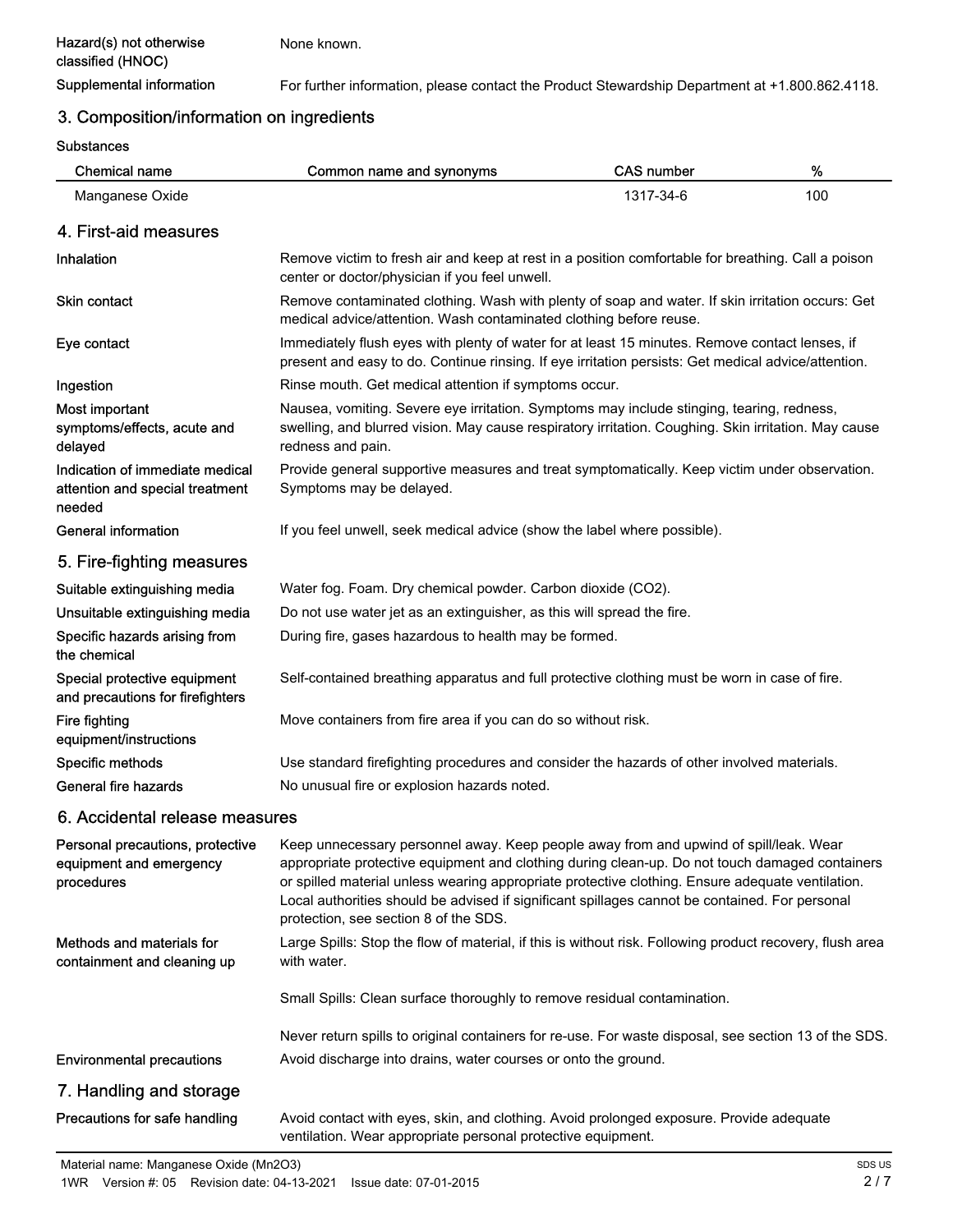# 8. Exposure controls/personal protection

#### Occupational exposure limits

The following constituents are the only constituents of the product which have a PEL, TLV or other recommended exposure limit. At this time, the other constituents have no known exposure limits.

| <b>Material</b>                             | US. OSHA Table Z-1 Limits for Air Contaminants (29 CFR 1910.1000)<br>Type                                                                                                                                                                                                                                                                                                                                        | Value           |                      |
|---------------------------------------------|------------------------------------------------------------------------------------------------------------------------------------------------------------------------------------------------------------------------------------------------------------------------------------------------------------------------------------------------------------------------------------------------------------------|-----------------|----------------------|
| Manganese Oxide (CAS<br>1317-34-6)          | Ceiling                                                                                                                                                                                                                                                                                                                                                                                                          | $5$ mg/m $3$    |                      |
| <b>US. ACGIH Threshold Limit Values</b>     |                                                                                                                                                                                                                                                                                                                                                                                                                  |                 |                      |
| Material                                    | <b>Type</b>                                                                                                                                                                                                                                                                                                                                                                                                      | Value           | Form                 |
| Manganese Oxide (CAS<br>1317-34-6)          | <b>TWA</b>                                                                                                                                                                                                                                                                                                                                                                                                       | $0.1$ mg/m $3$  | Inhalable fraction.  |
|                                             |                                                                                                                                                                                                                                                                                                                                                                                                                  | $0.02$ mg/m $3$ | Respirable fraction. |
| US. NIOSH: Pocket Guide to Chemical Hazards |                                                                                                                                                                                                                                                                                                                                                                                                                  |                 |                      |
| <b>Material</b>                             | <b>Type</b>                                                                                                                                                                                                                                                                                                                                                                                                      | Value           | Form                 |
| Manganese Oxide (CAS<br>1317-34-6)          | <b>STEL</b>                                                                                                                                                                                                                                                                                                                                                                                                      | $3$ mg/m $3$    | Fume.                |
|                                             | <b>TWA</b>                                                                                                                                                                                                                                                                                                                                                                                                       | 1 $mg/m3$       | Fume.                |
|                                             | US. California Code of Regulations, Title 8, Section 5155. Airborne Contaminants                                                                                                                                                                                                                                                                                                                                 |                 |                      |
| <b>Material</b>                             | <b>Type</b>                                                                                                                                                                                                                                                                                                                                                                                                      | Value           |                      |
| Manganese Oxide (CAS<br>1317-34-6)          | <b>PEL</b>                                                                                                                                                                                                                                                                                                                                                                                                       | $0.2$ mg/m $3$  |                      |
| <b>Biological limit values</b>              | No biological exposure limits noted for the ingredient(s).                                                                                                                                                                                                                                                                                                                                                       |                 |                      |
| Appropriate engineering controls            | Good general ventilation should be used. Ventilation rates should be matched to conditions. If<br>applicable, use process enclosures, local exhaust ventilation, or other engineering controls to<br>maintain airborne levels below recommended exposure limits. If exposure limits have not been<br>established, maintain airborne levels to an acceptable level. Provide eyewash station and safety<br>shower. |                 |                      |
|                                             | Individual protection measures, such as personal protective equipment                                                                                                                                                                                                                                                                                                                                            |                 |                      |
| Eye/face protection                         | If contact is likely, safety glasses with side shields are recommended.                                                                                                                                                                                                                                                                                                                                          |                 |                      |
| Skin protection<br>Hand protection          | Wear appropriate chemical resistant gloves.                                                                                                                                                                                                                                                                                                                                                                      |                 |                      |
| Other                                       | Wear appropriate chemical resistant clothing.                                                                                                                                                                                                                                                                                                                                                                    |                 |                      |
| <b>Respiratory protection</b>               | In case of insufficient ventilation, wear suitable respiratory equipment.                                                                                                                                                                                                                                                                                                                                        |                 |                      |
| <b>Thermal hazards</b>                      | Wear appropriate thermal protective clothing, when necessary.                                                                                                                                                                                                                                                                                                                                                    |                 |                      |
| General hygiene considerations              | Always observe good personal hygiene measures, such as washing after handling the material<br>and before eating, drinking, and/or smoking. Routinely wash work clothing and protective<br>equipment to remove contaminants.                                                                                                                                                                                      |                 |                      |
| 9. Physical and chemical properties         |                                                                                                                                                                                                                                                                                                                                                                                                                  |                 |                      |
| Appearance                                  |                                                                                                                                                                                                                                                                                                                                                                                                                  |                 |                      |
| <b>Physical state</b>                       | Solid.                                                                                                                                                                                                                                                                                                                                                                                                           |                 |                      |

| Form           | Solid.         |
|----------------|----------------|
| Color          | Not available. |
| Odor           | Not available. |
| Odor threshold | Not available. |
|                |                |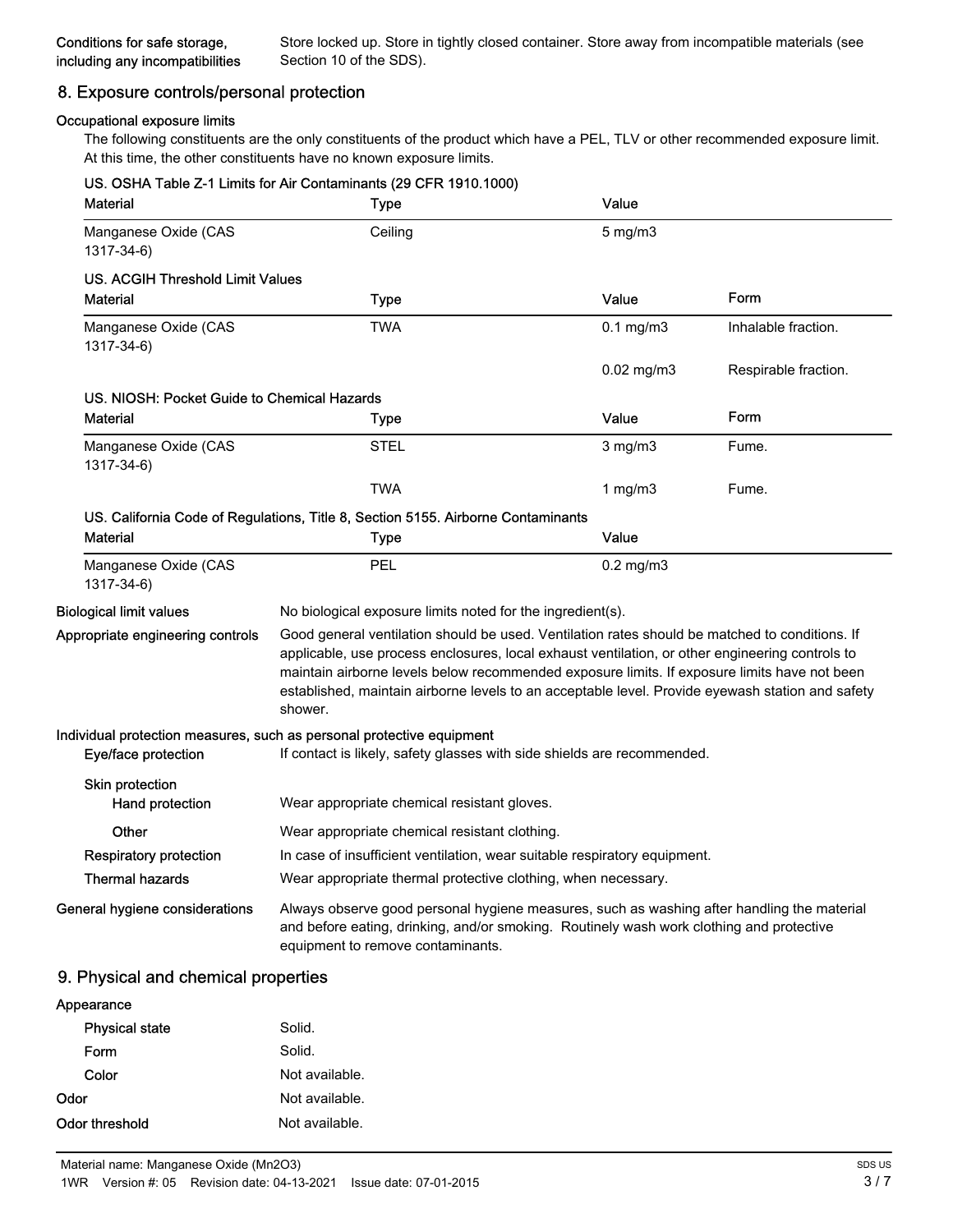| pH                                                     | Not available.                                                                                      |
|--------------------------------------------------------|-----------------------------------------------------------------------------------------------------|
| Melting point/freezing point                           | Not available.                                                                                      |
| Initial boiling point and boiling<br>range             | Not available.                                                                                      |
| Flash point                                            | Not available.                                                                                      |
| <b>Evaporation rate</b>                                | Not available.                                                                                      |
| Flammability (solid, gas)                              | Not available.                                                                                      |
| Upper/lower flammability or explosive limits           |                                                                                                     |
| <b>Flammability limit - lower</b><br>(%)               | Not available.                                                                                      |
| Flammability limit - upper<br>(%)                      | Not available.                                                                                      |
| Explosive limit - lower (%)                            | Not available.                                                                                      |
| Explosive limit - upper (%)                            | Not available.                                                                                      |
| Vapor pressure                                         | < 0.0000001 kPa at 25 °C                                                                            |
| Vapor density                                          | Not available.                                                                                      |
| <b>Relative density</b>                                | Not available.                                                                                      |
| Solubility(ies)<br>Solubility (water)                  | Not available.                                                                                      |
| <b>Partition coefficient</b><br>(n-octanol/water)      | Not available.                                                                                      |
| Auto-ignition temperature                              | Not available.                                                                                      |
| <b>Decomposition temperature</b>                       | Not available.                                                                                      |
| <b>Viscosity</b>                                       | Not available.                                                                                      |
| Other information<br><b>Explosive properties</b>       | Not explosive.                                                                                      |
| Molecular formula                                      | Mn2O3                                                                                               |
| <b>Oxidizing properties</b>                            | Not oxidizing.                                                                                      |
| 10. Stability and reactivity                           |                                                                                                     |
| Reactivity                                             | The product is stable and non-reactive under normal conditions of use, storage and transport.       |
| <b>Chemical stability</b>                              | Material is stable under normal conditions.                                                         |
| Possibility of hazardous<br>reactions                  | No dangerous reaction known under conditions of normal use.                                         |
| Conditions to avoid                                    | Avoid temperatures exceeding the decomposition temperature. Contact with incompatible<br>materials. |
| Incompatible materials                                 | Strong oxidizing agents.                                                                            |
| Hazardous decomposition<br>products                    | No hazardous decomposition products are known.                                                      |
| 11. Toxicological information                          |                                                                                                     |
| Information on likely routes of exposure<br>Inhalation | May cause irritation to the respiratory system. Prolonged inhalation may be harmful.                |
| Skin contact                                           | Causes skin irritation                                                                              |

|                                                                                    | $\frac{1}{2}$ . The second interference is a separately dependent to the second of interference in the second second interference in the second second interference in the second second second in the second second second secon |
|------------------------------------------------------------------------------------|-----------------------------------------------------------------------------------------------------------------------------------------------------------------------------------------------------------------------------------|
| <b>Skin contact</b>                                                                | Causes skin irritation.                                                                                                                                                                                                           |
| Eye contact                                                                        | Causes serious eve irritation.                                                                                                                                                                                                    |
| Ingestion                                                                          | Expected to be a low ingestion hazard.                                                                                                                                                                                            |
| Symptoms related to the<br>physical, chemical and<br>toxicological characteristics | Nausea, vomiting. Severe eye irritation. Symptoms may include stinging, tearing, redness,<br>swelling, and blurred vision. May cause respiratory irritation. Coughing. Skin irritation. May cause<br>redness and pain.            |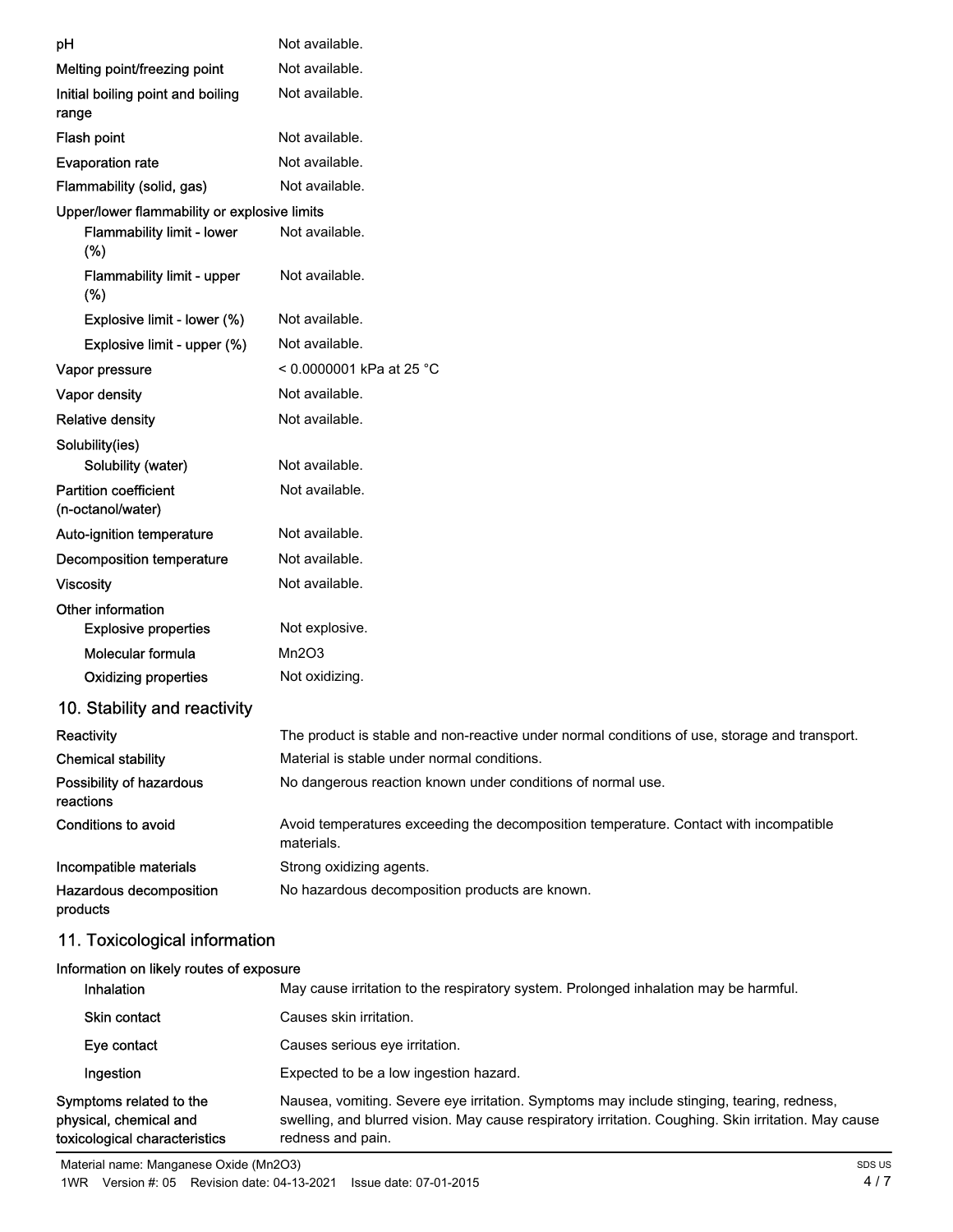| <b>Acute toxicity</b><br>Not known.<br>Skin corrosion/irritation<br>Causes skin irritation.<br>Serious eye damage/eye<br>Causes serious eye irritation.<br>irritation<br>Respiratory or skin sensitization<br><b>Respiratory sensitization</b><br>Not a respiratory sensitizer.<br><b>Skin sensitization</b><br>This product is not expected to cause skin sensitization.<br>Germ cell mutagenicity<br>No data available to indicate product or any components present at greater than 0.1% are<br>mutagenic or genotoxic.<br>Carcinogenicity<br>Not classifiable as to carcinogenicity to humans.<br>IARC Monographs. Overall Evaluation of Carcinogenicity<br>Not listed.<br>OSHA Specifically Regulated Substances (29 CFR 1910.1001-1053)<br>Not listed.<br>US. National Toxicology Program (NTP) Report on Carcinogens<br>Not listed.<br>This product is not expected to cause reproductive or developmental effects.<br>Reproductive toxicity<br>Specific target organ toxicity -<br>May cause respiratory irritation.<br>single exposure<br>Specific target organ toxicity -<br>Not classified.<br>repeated exposure<br>Aspiration hazard<br>Not an aspiration hazard.<br><b>Chronic effects</b><br>Prolonged inhalation may be harmful.<br>12. Ecological information<br>The product is not classified as environmentally hazardous. However, this does not exclude the<br>Ecotoxicity<br>possibility that large or frequent spills can have a harmful or damaging effect on the environment.<br>Persistence and degradability<br>No data is available on the degradability of this product.<br><b>Bioaccumulative potential</b><br>No data available.<br>Mobility in soil<br>No data available<br>No other adverse environmental effects (e.g. ozone depletion, photochemical ozone creation<br>Other adverse effects<br>potential, endocrine disruption, global warming potential) are expected from this component.<br>13. Disposal considerations<br><b>Disposal instructions</b><br>Collect and reclaim or dispose in sealed containers at licensed waste disposal site. Dispose of<br>contents/container in accordance with local/regional/national/international regulations.<br>Dispose in accordance with all applicable regulations.<br>Local disposal regulations<br>Hazardous waste code<br>The waste code should be assigned in discussion between the user, the producer and the waste<br>disposal company.<br>Waste from residues / unused<br>Dispose of in accordance with local regulations. Empty containers or liners may retain some<br>product residues. This material and its container must be disposed of in a safe manner (see:<br>products<br>Disposal instructions).<br>Since emptied containers may retain product residue, follow label warnings even after container is<br>Contaminated packaging<br>emptied. Empty containers should be taken to an approved waste handling site for recycling or<br>disposal. | Information on toxicological effects |  |
|-------------------------------------------------------------------------------------------------------------------------------------------------------------------------------------------------------------------------------------------------------------------------------------------------------------------------------------------------------------------------------------------------------------------------------------------------------------------------------------------------------------------------------------------------------------------------------------------------------------------------------------------------------------------------------------------------------------------------------------------------------------------------------------------------------------------------------------------------------------------------------------------------------------------------------------------------------------------------------------------------------------------------------------------------------------------------------------------------------------------------------------------------------------------------------------------------------------------------------------------------------------------------------------------------------------------------------------------------------------------------------------------------------------------------------------------------------------------------------------------------------------------------------------------------------------------------------------------------------------------------------------------------------------------------------------------------------------------------------------------------------------------------------------------------------------------------------------------------------------------------------------------------------------------------------------------------------------------------------------------------------------------------------------------------------------------------------------------------------------------------------------------------------------------------------------------------------------------------------------------------------------------------------------------------------------------------------------------------------------------------------------------------------------------------------------------------------------------------------------------------------------------------------------------------------------------------------------------------------------------------------------------------------------------------------------------------------------------------------------------------------------------------------------------------------------------------------------------------------------------------------------------------------------------------------------------------------|--------------------------------------|--|
|                                                                                                                                                                                                                                                                                                                                                                                                                                                                                                                                                                                                                                                                                                                                                                                                                                                                                                                                                                                                                                                                                                                                                                                                                                                                                                                                                                                                                                                                                                                                                                                                                                                                                                                                                                                                                                                                                                                                                                                                                                                                                                                                                                                                                                                                                                                                                                                                                                                                                                                                                                                                                                                                                                                                                                                                                                                                                                                                                       |                                      |  |
|                                                                                                                                                                                                                                                                                                                                                                                                                                                                                                                                                                                                                                                                                                                                                                                                                                                                                                                                                                                                                                                                                                                                                                                                                                                                                                                                                                                                                                                                                                                                                                                                                                                                                                                                                                                                                                                                                                                                                                                                                                                                                                                                                                                                                                                                                                                                                                                                                                                                                                                                                                                                                                                                                                                                                                                                                                                                                                                                                       |                                      |  |
|                                                                                                                                                                                                                                                                                                                                                                                                                                                                                                                                                                                                                                                                                                                                                                                                                                                                                                                                                                                                                                                                                                                                                                                                                                                                                                                                                                                                                                                                                                                                                                                                                                                                                                                                                                                                                                                                                                                                                                                                                                                                                                                                                                                                                                                                                                                                                                                                                                                                                                                                                                                                                                                                                                                                                                                                                                                                                                                                                       |                                      |  |
|                                                                                                                                                                                                                                                                                                                                                                                                                                                                                                                                                                                                                                                                                                                                                                                                                                                                                                                                                                                                                                                                                                                                                                                                                                                                                                                                                                                                                                                                                                                                                                                                                                                                                                                                                                                                                                                                                                                                                                                                                                                                                                                                                                                                                                                                                                                                                                                                                                                                                                                                                                                                                                                                                                                                                                                                                                                                                                                                                       |                                      |  |
|                                                                                                                                                                                                                                                                                                                                                                                                                                                                                                                                                                                                                                                                                                                                                                                                                                                                                                                                                                                                                                                                                                                                                                                                                                                                                                                                                                                                                                                                                                                                                                                                                                                                                                                                                                                                                                                                                                                                                                                                                                                                                                                                                                                                                                                                                                                                                                                                                                                                                                                                                                                                                                                                                                                                                                                                                                                                                                                                                       |                                      |  |
|                                                                                                                                                                                                                                                                                                                                                                                                                                                                                                                                                                                                                                                                                                                                                                                                                                                                                                                                                                                                                                                                                                                                                                                                                                                                                                                                                                                                                                                                                                                                                                                                                                                                                                                                                                                                                                                                                                                                                                                                                                                                                                                                                                                                                                                                                                                                                                                                                                                                                                                                                                                                                                                                                                                                                                                                                                                                                                                                                       |                                      |  |
|                                                                                                                                                                                                                                                                                                                                                                                                                                                                                                                                                                                                                                                                                                                                                                                                                                                                                                                                                                                                                                                                                                                                                                                                                                                                                                                                                                                                                                                                                                                                                                                                                                                                                                                                                                                                                                                                                                                                                                                                                                                                                                                                                                                                                                                                                                                                                                                                                                                                                                                                                                                                                                                                                                                                                                                                                                                                                                                                                       |                                      |  |
|                                                                                                                                                                                                                                                                                                                                                                                                                                                                                                                                                                                                                                                                                                                                                                                                                                                                                                                                                                                                                                                                                                                                                                                                                                                                                                                                                                                                                                                                                                                                                                                                                                                                                                                                                                                                                                                                                                                                                                                                                                                                                                                                                                                                                                                                                                                                                                                                                                                                                                                                                                                                                                                                                                                                                                                                                                                                                                                                                       |                                      |  |
|                                                                                                                                                                                                                                                                                                                                                                                                                                                                                                                                                                                                                                                                                                                                                                                                                                                                                                                                                                                                                                                                                                                                                                                                                                                                                                                                                                                                                                                                                                                                                                                                                                                                                                                                                                                                                                                                                                                                                                                                                                                                                                                                                                                                                                                                                                                                                                                                                                                                                                                                                                                                                                                                                                                                                                                                                                                                                                                                                       |                                      |  |
|                                                                                                                                                                                                                                                                                                                                                                                                                                                                                                                                                                                                                                                                                                                                                                                                                                                                                                                                                                                                                                                                                                                                                                                                                                                                                                                                                                                                                                                                                                                                                                                                                                                                                                                                                                                                                                                                                                                                                                                                                                                                                                                                                                                                                                                                                                                                                                                                                                                                                                                                                                                                                                                                                                                                                                                                                                                                                                                                                       |                                      |  |
|                                                                                                                                                                                                                                                                                                                                                                                                                                                                                                                                                                                                                                                                                                                                                                                                                                                                                                                                                                                                                                                                                                                                                                                                                                                                                                                                                                                                                                                                                                                                                                                                                                                                                                                                                                                                                                                                                                                                                                                                                                                                                                                                                                                                                                                                                                                                                                                                                                                                                                                                                                                                                                                                                                                                                                                                                                                                                                                                                       |                                      |  |
|                                                                                                                                                                                                                                                                                                                                                                                                                                                                                                                                                                                                                                                                                                                                                                                                                                                                                                                                                                                                                                                                                                                                                                                                                                                                                                                                                                                                                                                                                                                                                                                                                                                                                                                                                                                                                                                                                                                                                                                                                                                                                                                                                                                                                                                                                                                                                                                                                                                                                                                                                                                                                                                                                                                                                                                                                                                                                                                                                       |                                      |  |
|                                                                                                                                                                                                                                                                                                                                                                                                                                                                                                                                                                                                                                                                                                                                                                                                                                                                                                                                                                                                                                                                                                                                                                                                                                                                                                                                                                                                                                                                                                                                                                                                                                                                                                                                                                                                                                                                                                                                                                                                                                                                                                                                                                                                                                                                                                                                                                                                                                                                                                                                                                                                                                                                                                                                                                                                                                                                                                                                                       |                                      |  |
|                                                                                                                                                                                                                                                                                                                                                                                                                                                                                                                                                                                                                                                                                                                                                                                                                                                                                                                                                                                                                                                                                                                                                                                                                                                                                                                                                                                                                                                                                                                                                                                                                                                                                                                                                                                                                                                                                                                                                                                                                                                                                                                                                                                                                                                                                                                                                                                                                                                                                                                                                                                                                                                                                                                                                                                                                                                                                                                                                       |                                      |  |
|                                                                                                                                                                                                                                                                                                                                                                                                                                                                                                                                                                                                                                                                                                                                                                                                                                                                                                                                                                                                                                                                                                                                                                                                                                                                                                                                                                                                                                                                                                                                                                                                                                                                                                                                                                                                                                                                                                                                                                                                                                                                                                                                                                                                                                                                                                                                                                                                                                                                                                                                                                                                                                                                                                                                                                                                                                                                                                                                                       |                                      |  |
|                                                                                                                                                                                                                                                                                                                                                                                                                                                                                                                                                                                                                                                                                                                                                                                                                                                                                                                                                                                                                                                                                                                                                                                                                                                                                                                                                                                                                                                                                                                                                                                                                                                                                                                                                                                                                                                                                                                                                                                                                                                                                                                                                                                                                                                                                                                                                                                                                                                                                                                                                                                                                                                                                                                                                                                                                                                                                                                                                       |                                      |  |
|                                                                                                                                                                                                                                                                                                                                                                                                                                                                                                                                                                                                                                                                                                                                                                                                                                                                                                                                                                                                                                                                                                                                                                                                                                                                                                                                                                                                                                                                                                                                                                                                                                                                                                                                                                                                                                                                                                                                                                                                                                                                                                                                                                                                                                                                                                                                                                                                                                                                                                                                                                                                                                                                                                                                                                                                                                                                                                                                                       |                                      |  |
|                                                                                                                                                                                                                                                                                                                                                                                                                                                                                                                                                                                                                                                                                                                                                                                                                                                                                                                                                                                                                                                                                                                                                                                                                                                                                                                                                                                                                                                                                                                                                                                                                                                                                                                                                                                                                                                                                                                                                                                                                                                                                                                                                                                                                                                                                                                                                                                                                                                                                                                                                                                                                                                                                                                                                                                                                                                                                                                                                       |                                      |  |
|                                                                                                                                                                                                                                                                                                                                                                                                                                                                                                                                                                                                                                                                                                                                                                                                                                                                                                                                                                                                                                                                                                                                                                                                                                                                                                                                                                                                                                                                                                                                                                                                                                                                                                                                                                                                                                                                                                                                                                                                                                                                                                                                                                                                                                                                                                                                                                                                                                                                                                                                                                                                                                                                                                                                                                                                                                                                                                                                                       |                                      |  |
|                                                                                                                                                                                                                                                                                                                                                                                                                                                                                                                                                                                                                                                                                                                                                                                                                                                                                                                                                                                                                                                                                                                                                                                                                                                                                                                                                                                                                                                                                                                                                                                                                                                                                                                                                                                                                                                                                                                                                                                                                                                                                                                                                                                                                                                                                                                                                                                                                                                                                                                                                                                                                                                                                                                                                                                                                                                                                                                                                       |                                      |  |
|                                                                                                                                                                                                                                                                                                                                                                                                                                                                                                                                                                                                                                                                                                                                                                                                                                                                                                                                                                                                                                                                                                                                                                                                                                                                                                                                                                                                                                                                                                                                                                                                                                                                                                                                                                                                                                                                                                                                                                                                                                                                                                                                                                                                                                                                                                                                                                                                                                                                                                                                                                                                                                                                                                                                                                                                                                                                                                                                                       |                                      |  |
|                                                                                                                                                                                                                                                                                                                                                                                                                                                                                                                                                                                                                                                                                                                                                                                                                                                                                                                                                                                                                                                                                                                                                                                                                                                                                                                                                                                                                                                                                                                                                                                                                                                                                                                                                                                                                                                                                                                                                                                                                                                                                                                                                                                                                                                                                                                                                                                                                                                                                                                                                                                                                                                                                                                                                                                                                                                                                                                                                       |                                      |  |
|                                                                                                                                                                                                                                                                                                                                                                                                                                                                                                                                                                                                                                                                                                                                                                                                                                                                                                                                                                                                                                                                                                                                                                                                                                                                                                                                                                                                                                                                                                                                                                                                                                                                                                                                                                                                                                                                                                                                                                                                                                                                                                                                                                                                                                                                                                                                                                                                                                                                                                                                                                                                                                                                                                                                                                                                                                                                                                                                                       |                                      |  |
|                                                                                                                                                                                                                                                                                                                                                                                                                                                                                                                                                                                                                                                                                                                                                                                                                                                                                                                                                                                                                                                                                                                                                                                                                                                                                                                                                                                                                                                                                                                                                                                                                                                                                                                                                                                                                                                                                                                                                                                                                                                                                                                                                                                                                                                                                                                                                                                                                                                                                                                                                                                                                                                                                                                                                                                                                                                                                                                                                       |                                      |  |
|                                                                                                                                                                                                                                                                                                                                                                                                                                                                                                                                                                                                                                                                                                                                                                                                                                                                                                                                                                                                                                                                                                                                                                                                                                                                                                                                                                                                                                                                                                                                                                                                                                                                                                                                                                                                                                                                                                                                                                                                                                                                                                                                                                                                                                                                                                                                                                                                                                                                                                                                                                                                                                                                                                                                                                                                                                                                                                                                                       |                                      |  |
|                                                                                                                                                                                                                                                                                                                                                                                                                                                                                                                                                                                                                                                                                                                                                                                                                                                                                                                                                                                                                                                                                                                                                                                                                                                                                                                                                                                                                                                                                                                                                                                                                                                                                                                                                                                                                                                                                                                                                                                                                                                                                                                                                                                                                                                                                                                                                                                                                                                                                                                                                                                                                                                                                                                                                                                                                                                                                                                                                       |                                      |  |

# 14. Transport information

# DOT

Not regulated as dangerous goods.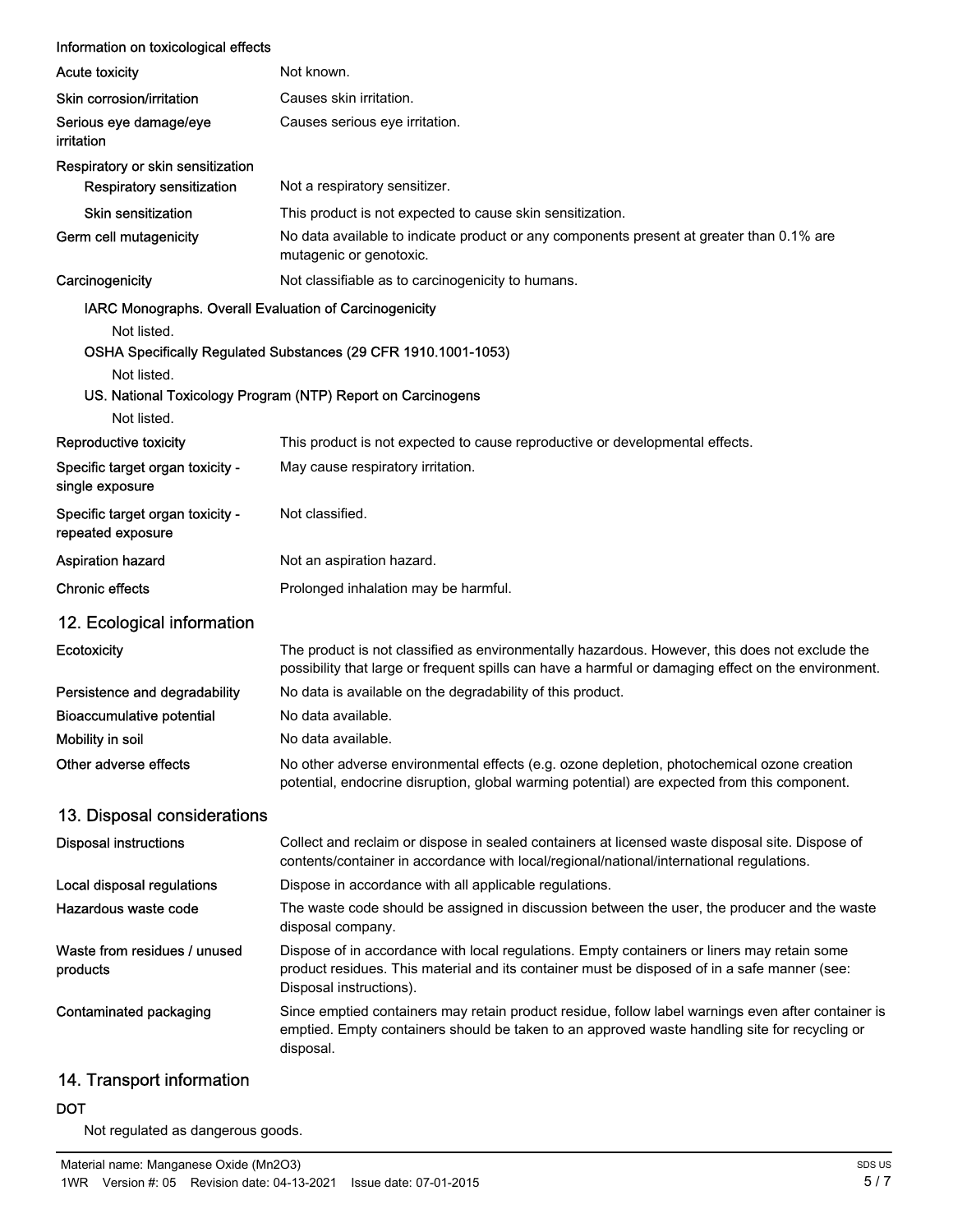## IATA

Not regulated as dangerous goods.

#### IMDG

Not regulated as dangerous goods.

# 15. Regulatory information

| US federal regulations                                                                                     | Standard, 29 CFR 1910.1200.                                                                                                                                                                           |                   | This product is a "Hazardous Chemical" as defined by the OSHA Hazard Communication |
|------------------------------------------------------------------------------------------------------------|-------------------------------------------------------------------------------------------------------------------------------------------------------------------------------------------------------|-------------------|------------------------------------------------------------------------------------|
| <b>Toxic Substances Control Act (TSCA)</b>                                                                 |                                                                                                                                                                                                       |                   |                                                                                    |
|                                                                                                            | TSCA Section 12(b) Export Notification (40 CFR 707, Subpt. D)                                                                                                                                         |                   |                                                                                    |
| Not regulated.                                                                                             |                                                                                                                                                                                                       |                   |                                                                                    |
| CERCLA Hazardous Substance List (40 CFR 302.4)                                                             |                                                                                                                                                                                                       |                   |                                                                                    |
| Manganese Oxide (CAS 1317-34-6)<br>SARA 304 Emergency release notification                                 |                                                                                                                                                                                                       | Listed.           |                                                                                    |
| Not regulated.                                                                                             |                                                                                                                                                                                                       |                   |                                                                                    |
| OSHA Specifically Regulated Substances (29 CFR 1910.1001-1053)                                             |                                                                                                                                                                                                       |                   |                                                                                    |
| Not listed.                                                                                                |                                                                                                                                                                                                       |                   |                                                                                    |
| Superfund Amendments and Reauthorization Act of 1986 (SARA)<br>SARA 302 Extremely hazardous substance      |                                                                                                                                                                                                       |                   |                                                                                    |
| Not listed.                                                                                                |                                                                                                                                                                                                       |                   |                                                                                    |
| SARA 311/312 Hazardous<br>chemical                                                                         | No                                                                                                                                                                                                    |                   |                                                                                    |
|                                                                                                            |                                                                                                                                                                                                       |                   |                                                                                    |
| SARA 313 (TRI reporting)<br><b>Chemical name</b>                                                           |                                                                                                                                                                                                       | <b>CAS number</b> | % by wt.                                                                           |
| Manganese Oxide                                                                                            |                                                                                                                                                                                                       | 1317-34-6         | 100                                                                                |
| Other federal regulations                                                                                  |                                                                                                                                                                                                       |                   |                                                                                    |
| Clean Air Act (CAA) Section 112 Hazardous Air Pollutants (HAPs) List                                       |                                                                                                                                                                                                       |                   |                                                                                    |
| Manganese Oxide (CAS 1317-34-6)                                                                            |                                                                                                                                                                                                       |                   |                                                                                    |
| Clean Air Act (CAA) Section 112(r) Accidental Release Prevention (40 CFR 68.130)                           |                                                                                                                                                                                                       |                   |                                                                                    |
| Not regulated.                                                                                             |                                                                                                                                                                                                       |                   |                                                                                    |
| <b>Safe Drinking Water Act</b><br>(SDWA)                                                                   | Not regulated.                                                                                                                                                                                        |                   |                                                                                    |
| US state regulations<br><b>California Proposition 65</b><br>more information go to www.P65Warnings.ca.gov. | California Safe Drinking Water and Toxic Enforcement Act of 2016 (Proposition 65): This material<br>is not known to contain any chemicals currently listed as carcinogens or reproductive toxins. For |                   |                                                                                    |

| Issue date           | 07-01-2015 |
|----------------------|------------|
| <b>Revision date</b> | 04-13-2021 |
| Version #            | 05         |